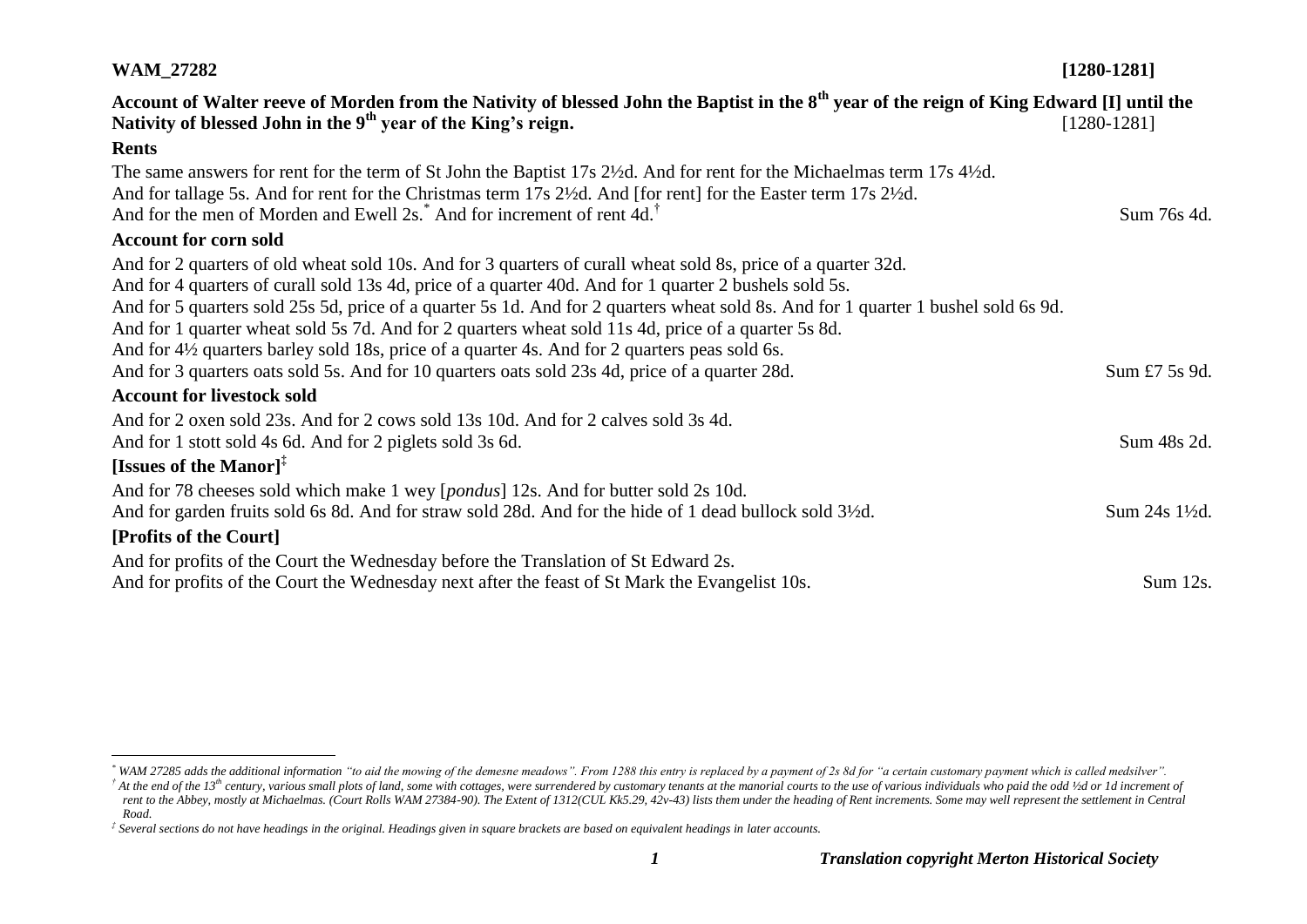### **WAM\_27282 [1280-1281]**

### **EXPENSES**

| Of which in acquittance of dues for which he remains liable at the audit $8th$ year, 10s 9 <sup>1</sup> / <sub>2</sub> d.              | Sum of the same 10s 9½d. |  |
|----------------------------------------------------------------------------------------------------------------------------------------|--------------------------|--|
| Cost of ploughs and carts                                                                                                              |                          |  |
| Also in 5 sheaves of steel bought 4s 11d. Also in 25 pieces of iron 3s 0 <sup>1</sup> /2d.                                             |                          |  |
| Also in 5 plough foot plates 13d. Also in payment [m'ved] of the smith 4s 8d. Also in 1 pair of wheels bought for a plough 3d.         |                          |  |
| Also in 1 pair of wheels for a cart 26d. Also in 1 piece of ironwork bought for the same 7s 0¼d. Also in fitting iron to the wheel 7d. |                          |  |
| Also in 20 clouts bought for carts 10d. Also in 2 clamps bought for the same 3d. Also in fitting a cart-axle 21/2d.                    |                          |  |
| Also in 1 rope bought 7d. Also in grease bought for carts 3d. Also in white-tawed leather bought for harness 7d.                       |                          |  |
| Also in fitting iron to carts for the year 2s 10d. Also in shoeing stotts 2s 9d.                                                       | Sum 32s 01/4d.           |  |
| <b>Stott bought</b>                                                                                                                    |                          |  |
| Also in 1 stott bought 6s 6d. Also in 1 other stott bought 8s 7d.                                                                      | Sum 15s 1d.              |  |
| Salt and other necessary things bought and done                                                                                        |                          |  |
| Also in 5 bushels salt bought 17d. Also in a seive and riddle bought 2d. Also in 1 fork bought for sheaves 1 <sup>1</sup> /2d.         |                          |  |
| Also in 12 hurdles bought for the sheepfold 15d. Also in cloth bought for the dairy 3d. Also in a pot bought 2d.                       |                          |  |
| Also in repairing a bucket 1d. Also in a press bought 3d.                                                                              |                          |  |
| Also in hoeing corn 2s 9d. Also in mowing meadows 2s 6d. Also in repairing roofing of buildings 9d.                                    |                          |  |
| Also in withies bought for the same 3d.                                                                                                | Sum 9s 11½d.             |  |
| <b>Expenses as regards harvesting corn</b>                                                                                             |                          |  |
| Also in expenses at 2 dry harvest boonworks: in fish bought 14d. Also in expenses for each [singulus] of 3 boonworks for 68 men:       |                          |  |
| in ale bought 15s 2d; in meat bought 11s 3d. Also in fish as customary 3s 3d.                                                          |                          |  |
| Also in expenses of 1 love-boon: cider from stock, in meat 15d, in fish as customary 7d.                                               |                          |  |
| Also in reaping 48 acres both wheat and oats 14s 9d, per acre 4d. <sup>8</sup>                                                         |                          |  |
| Also in 42 reapers hired for 1 day 7s 2½d, each 2¼d.                                                                                   | Sum 54s 71/2d.           |  |
| Also in expenses of the reeve and Adam who was over the reapers, the beadle and the maid for 5 weeks in harvest: in ale 7s 2d,         |                          |  |
| also in meat bought 3s 4d, in herring and fish 19d. Also in expenses of the aforesaid for 3 weeks: in ale 19d,                         |                          |  |
| in meat 12d, in herring and fish 9d. Also in expenses of servants for 'harvest goose': in ale 10d, in meat 8d.                         | Sum 16s 11d.             |  |
| [Stipends]                                                                                                                             |                          |  |
| Also in stipend of Adam who was over the reapers 4s. Also in stipend of 1 stacker 2s 6d. Also in stipend of 1 carter in harvest 3s.    |                          |  |
| Also in stipend of 4 ploughmen and a carter for the year 23s, each 4s 6d. <sup>††</sup>                                                |                          |  |
| Also in stipend of shepherd and maid 7s. Also in stipend of cowman for the year 2s 8d.                                                 | Sum 42s 2d.              |  |
| $\frac{1}{2}$ 48 acres @ 4d/acre = 16s.                                                                                                |                          |  |

*<sup>\*\*</sup> 42 reapers @ 2¼d = 7s 10½d.*

*<sup>††</sup> 5 servants @ 4s 6d = 22s 6d.*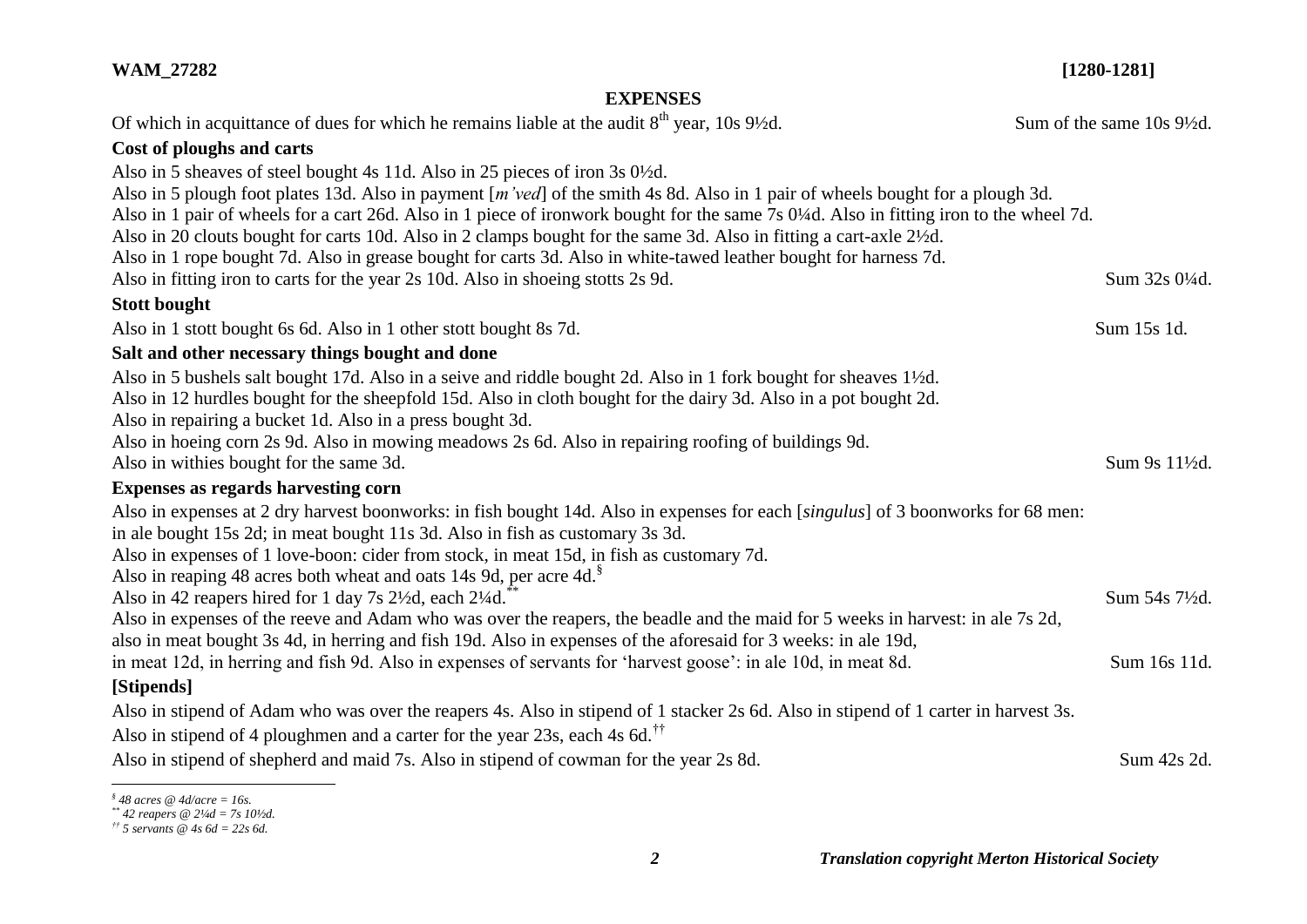| <b>WAM_27282</b>                                                                                                                                       | $[1280-1281]$                               |
|--------------------------------------------------------------------------------------------------------------------------------------------------------|---------------------------------------------|
| [Threshing and winnowing]                                                                                                                              |                                             |
| Also in threshing 84½ quarters wheat 21s 1½d, per quarter 3d.                                                                                          |                                             |
| Also in threshing 2 quarters mixstillio 6d. Also in threshing 21 quarters barley 2s 7½d, per quarter 1½d.                                              |                                             |
| Also in threshing 7 <sup>1</sup> / <sub>2</sub> quarters beans and peas 15d, per quarter 2d.                                                           |                                             |
| Also in threshing 130 quarters oats 10s 10d, per quarter 1d.                                                                                           | Sum $36s$ $3\frac{1}{2}d$ . <sup>**</sup>   |
| Also in expenses Adam Bardulf who was over the threshing 7s 3d, by tally against the same.                                                             |                                             |
| Also in expenses of Walter de Crokewulle by order of the lord by the bailiff 2s by tally.                                                              | Sum 9s 3d by 2 tallies.                     |
| And in expenses of servants at Christmas: in ale 14d, in meat bought 8d.                                                                               |                                             |
| Also in expenses of the aforesaid at Easter: in ale bought 12d, in meat 14d.                                                                           |                                             |
| Also in remittance of the reeve's rent for the year 2s. Also in remittance of the beadle 12d.                                                          | Sum 7s.                                     |
| <b>Taking corn beyond the Thames at Westminster</b>                                                                                                    |                                             |
| Also in taking 60 quarters wheat beyond the Thames as far as Westminster 15d. Also in taking 80 quarters oats to the same place 16d.                   | Sum 2s 7d.                                  |
| [Visitors' expenses]                                                                                                                                   |                                             |
| Also in expenses of Sir J de Sutton bailiff for his expenses at Claygate 18d by tally against the same.                                                |                                             |
| Also in his expenses at Morden 2s by tally against the same.                                                                                           |                                             |
| Also in expenses of Sir Henry de Lond and others for 1 coming 12d by tally against the same.                                                           |                                             |
| Also in expenses of the bailiff [blank]                                                                                                                |                                             |
| Also in expenses of William Bukler[?] for his coming to hold court 10d by tally against the same.                                                      | Sum 5s 4d.                                  |
| <b>Cash deliveries</b>                                                                                                                                 |                                             |
| Delivered to Sir R de Famular' and others for rent for the term of blessed John the Baptist 15s 0 <sup>1/2</sup> d <sup>[entry erased]</sup> by tally. |                                             |
| Also delivered to the same for rent for the Michaelmas term 16s 2d by tally. Also delivered to the same for tallage 5s by tally.                       |                                             |
| Also delivered to the same for rent for the Christmas term 15s 6½ dby tally.                                                                           |                                             |
| Also delivered to Sir Walter Walloc for rent for the Easter term 15s 6 <sup>1/2</sup> d by tally.                                                      |                                             |
| Also delivered to Sir J de Sutton bailiff 10s by tally against the same.                                                                               |                                             |
| Also delivered to Adam Bardulf by order Sir J the bailiff 6s 7d.                                                                                       | Sum £4 3s 10 <sup>1</sup> / <sub>2</sub> d. |

# **Sum total receipts £15 6s 4½d. Sum total expenses £16 5s 10¾d.** It is agreed that the remainder owed is 14s [6]¼d.<sup>§§</sup>

 $\overline{a}$ *‡‡ Actually 36s 4d.*

<sup>&</sup>lt;sup>\$\$</sup> The figure is smudged. The difference between receipts and expenses is 19s 61/4d. The missing 5s [?] was presumably the subject of the agreement mentioned here. No details are given. This sum is owed to the reeve *The next account has arrears of 19s 7d owed by the reeve – WAM 27283*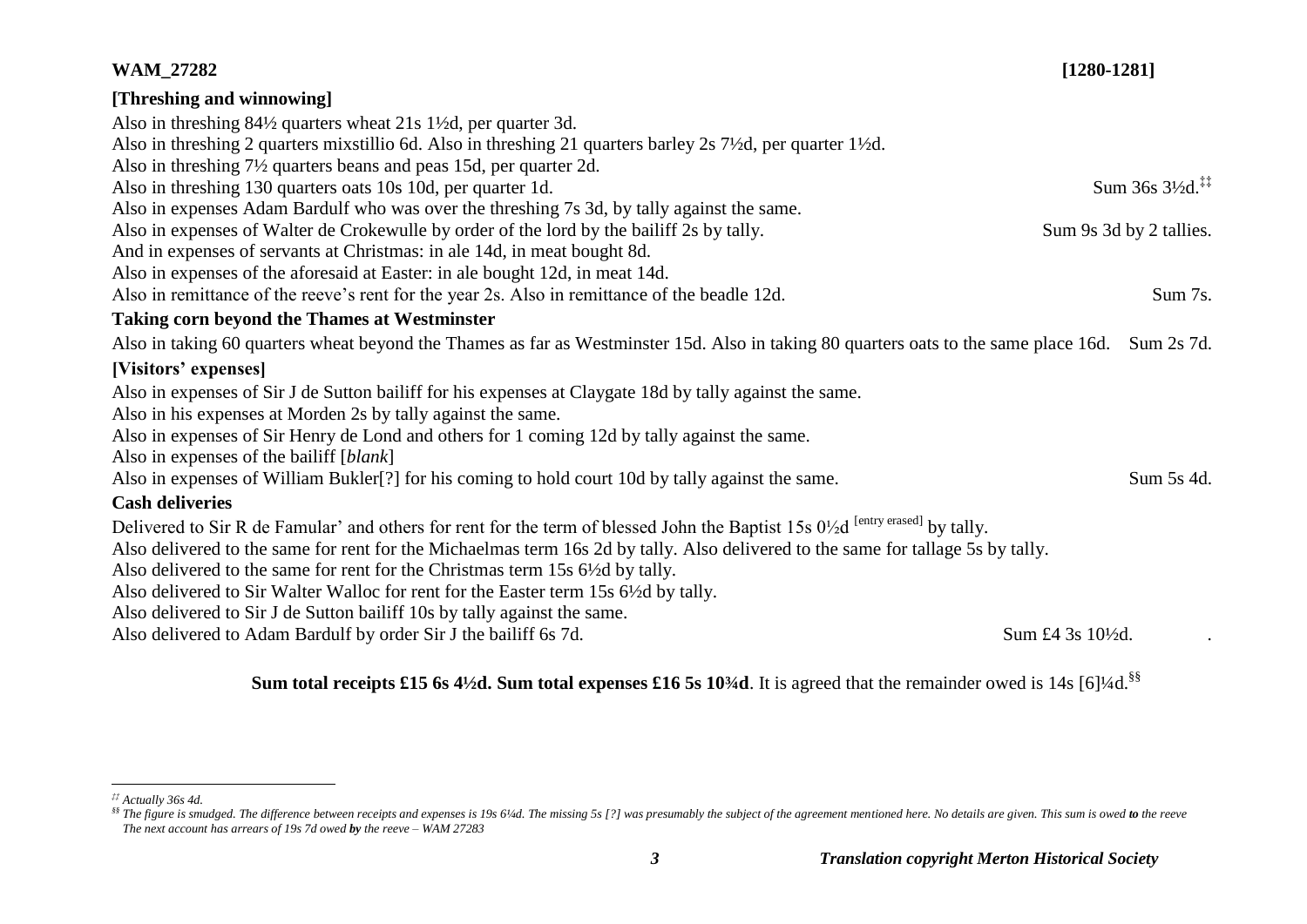### **WAM\_27282 [1280-1281]**

### *DORSE*

## **Account for Morden for 9th Year**

|                                                     | Issue of Wheat The same answers for 5 quarters 6 bushels wheat of the remaining in the grange. And for 6 quarters 2 bushels of issue of the grange in harvest by tally.<br>against Adam Bardulf Also for 102 quarters 6 bushels of issue of the grange by tally against the same Adam. Sum 114 quarters 6 bushels.                                                                                                                                                                                                                |
|-----------------------------------------------------|-----------------------------------------------------------------------------------------------------------------------------------------------------------------------------------------------------------------------------------------------------------------------------------------------------------------------------------------------------------------------------------------------------------------------------------------------------------------------------------------------------------------------------------|
| Expenditure of<br>wheat                             | Of which in sowing 18 quarters 3 bushels. Also in bread for those who were at table for 8 weeks of harvest 2 quarters. Also in bread for 4<br>harvest boonworks 3 quarters. Also in bread for servants at Christmas and Easter 5 bushels. Also in sale 21 quarters 3 bushels. Also in<br>maslin for servants' livery 8 quarters 7 bushels. Also in sending to Westminster 60 quarters by tally against Sir J de Brackele. Also<br>delivered to carter of Claygate 1/2 quarter by order of the bailiff. Sum 74 quarters 6 bushels. |
| <b>Issue of</b><br><b>Mixstillio</b>                | The same answers for 6 quarters 1 bushel mixstillio of the issue of the grange by tally against Adam Bardulf. And for 20 quarters for farm<br>of the mill. Sum 26 quarters 1 bushel.                                                                                                                                                                                                                                                                                                                                              |
|                                                     | Of which in sowing 1/2 quarter. Also in maslin for servants' livery 23 quarters 5 bushels. Sum 24 quarters 1 bushel. And there remain in the<br>grange 2 quarters.                                                                                                                                                                                                                                                                                                                                                                |
| <b>Issue of Barley</b>                              | The same answers for 24 quarters 1 bushel barley of issue of the grange by tally against Adam Bardulf.                                                                                                                                                                                                                                                                                                                                                                                                                            |
|                                                     | Of which in sowing 8 quarters 6 bushels. Also in sending to Lambeth 7 quarters by tally against Osebert [?] the reeve. Also in maslin for<br>servants' livery 3 quarters 7 bushels. Also in sale 4 quarters 4 bushels. Sum 24 quarters 1 bushel.                                                                                                                                                                                                                                                                                  |
| <b>Issue of Peas</b><br>and Beans                   | The same answers for 14 quarters 3 bushels peas and beans of issue by 2 tallies against Adam Bardulf.                                                                                                                                                                                                                                                                                                                                                                                                                             |
|                                                     | Of which in sowing 5 quarters 1 bushel. Also in servants' pottage 4 bushels. Also in sending to the bailiff's stable 2 bushels. In maslin for servants'<br>livery 3 quarters. Also in sending to Battersea 1/2 quarter. Also in sale 2 quarters. Sum 11 quarters 3 bushels. And there remain in the grange<br>3 quarters.                                                                                                                                                                                                         |
| <b>Expenses of</b><br>maslin in<br>servants' livery | Also in livery of 4 ploughmen and a carter from the feast of St Margaret until the feast of St Margaret for 52 weeks 27 <sup>1</sup> /2 quarters. each for<br>9 weeks 1 quarter. And in shepherd's livery for the same period 4 quarters 2 bushels per [blank]. Also in cowman's livery and whenever he<br>harrowed for the same period 3 quarters 2 bushels. Also in livery of a maid for 44 weeks 4 quarters 3 bushels, and taking per 10 weeks 1<br>quarter. Sum 39 quarters 3 bushels.                                        |

 $\overline{a}$ 

*<sup>\*\*\*</sup> Actually 114 quarters 6 bushels, as above.*